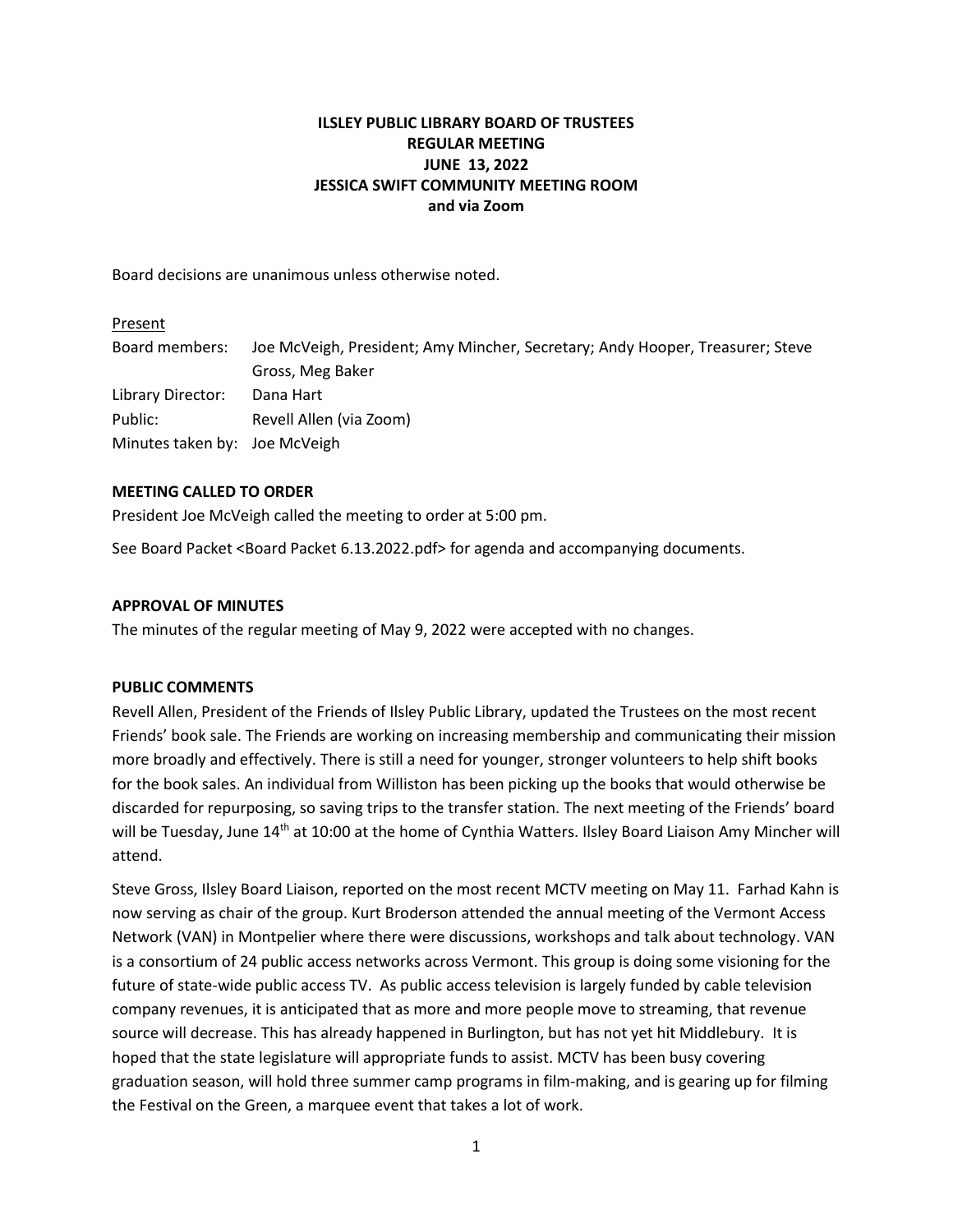Andy Hooper noted the key role of MCTV in providing coverage of local governance meetings such as the Selectboard. Dana Hart noted the role of MCTV in providing educational offerings held in the library. Ilsley board members noted that although the MCTV studio was revamped during the pandemic, the heyday of studio-based programming seems to be in the past as individuals who might otherwise have had a regular program can now go straight to YouTube using minimal equipment. This may have implications for future space needs as the library considers its overall plans for renovation and expansion.

## **DIRECTOR'S REPORT**

Director Dana Hart noted that with three staff members out on medical leave the staff is a bit thin on the ground. It has not been possible to find a full-time custodian. We have signed a 3-month agreement with Mr. Mike's cleaning service as a short-term solution. It may be necessary to hire two part-time custodians. Meg Baker asked why the town does not find a single company to clean all of the town buildings.

Dana commented on the newly redesigned library newsletter that now goes out via MailChimp which permits us to see how many people actually read it! We recently sent newsletters to approximately 1,300 people on our email list. They were opened by 33% of those who received it, which is much higher than the 20% industry average. This would suggest that more than 400 people are at least opening the newsletter. The links to staff picks and to calendar and programming are the most popular.

Joe suggested that communications might be an area to consider in the upcoming strategic plan.

The new newsletter about the Ilsley 100 Project developed by Jim Gish has gone out twice. So far about 80 people have signed up to receive it regularly via email. Its availability was announced on Front Porch Forum. Steve Gross will send an email to the members of the Middlebury Classic Film Club with information about Jim's newsletter.

Steve Gross complimented the extensive list of upcoming library activities.

Dana described a new online feature for patrons: a subscription to 4000 magazines that can be accessed via Libby or Overdrive. Chris Kirby researched this option for the library. The annual cost is about \$3,000 per year. A major benefit is that there is no limit to the number of patrons who can be reading the same magazine at one time. The library is seeking an appropriate balance between physical magazines and digital subscriptions. The new digital magazine options will be announced via a sign near the magazine section in the lobby, on Instagram and Facebook, on Front Porch Forum, in a press release on the website, and may be featured in an upcoming newsletter.

Joe commented on having a chance to observe story time fun and the amazing work of Tricia Allen. He suggested story time as a possible topic for one of Dana's upcoming op-ed pieces in the *Addison Independent*. Meg volunteered her son, Toby, to write an op-ed on banned books. Dana noted that the next partnered piece will be by Claire Tebbs about using the library as a space for young people after school.

## **PROJECT TEAM UPDATE**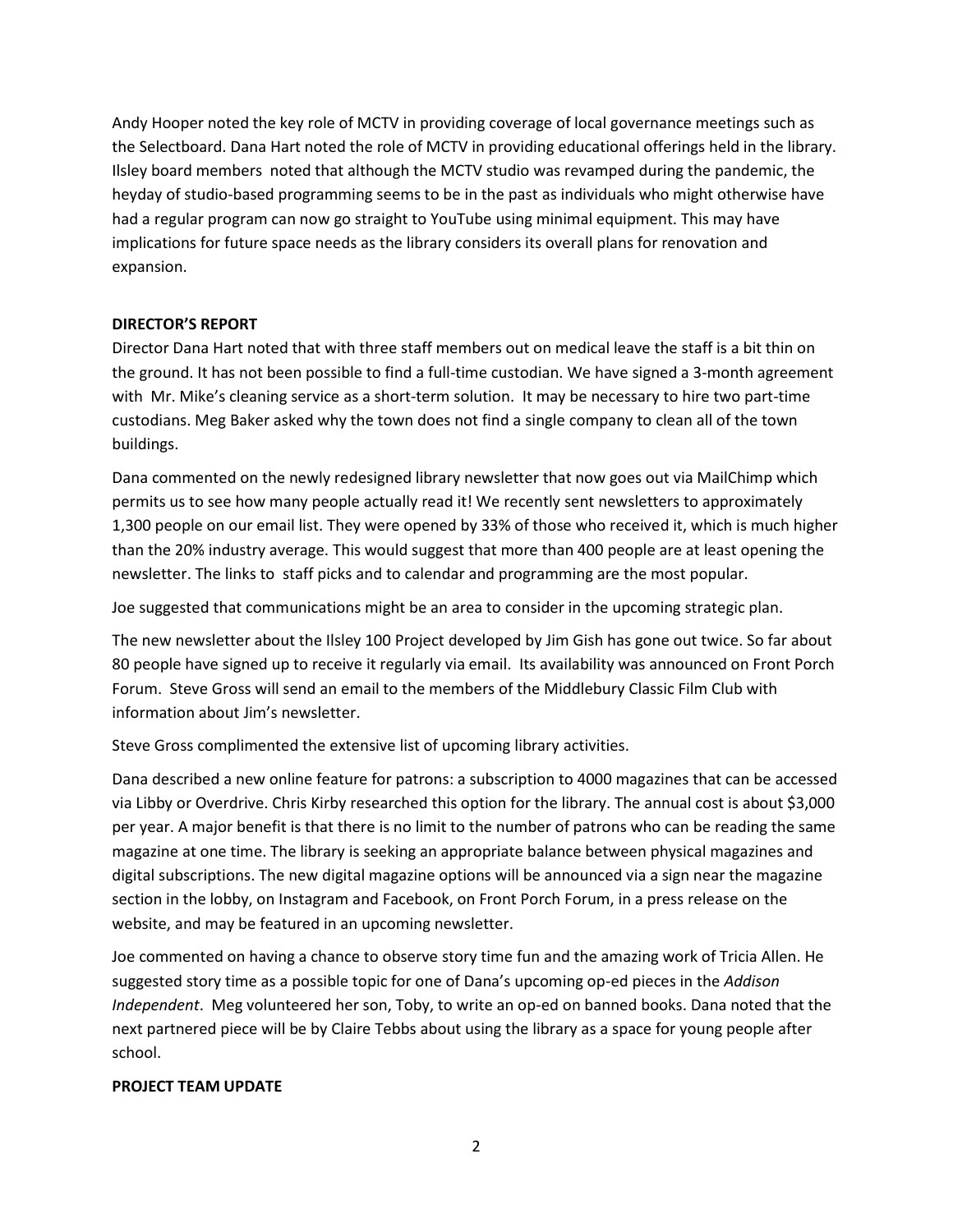Amy Mincher, Dana Hart, and Joe McVeigh updated the Trustees on the work of the Ilsley 100 Project Team. The Team meets on the second and fourth Thursday of the month at 10:00 a.m. in the library's community meeting room. All meetings are warned, open to the public, and available via Zoom. Minutes of meetings and associated materials are posted on the library's website.

The team is preparing to compare the viability of a number of possible scenarios so that no potential option is overlooked. Possibilities include remaining in the current space and repairing needed infrastructure; staying in the current space and renovating; staying in the current space, renovating and expanding; or building a new building in the downtown area. No decisions have been made at this time. The team is working on creating a decision matrix with which to consider the various options.

In the event that the best option were to build a new library, it would be necessary to find an "adaptive re-use" for the current building. At the May 26<sup>th</sup> team meeting, architect Steve Smith from Smith, Alvarez, & Sienkiewycz explained how the adaptive re-use process worked at the former Blodgett Furnace factory on the waterfront in Burlington.

Dana noted that an examination of our current facility showed that nearly 40% of our space is "overhead"—that is, not usable for programming. In other words, corridors, stairways, elevators, closets, etc. take up far more space than is the norm.

Dana, Barbara Doyle-Wilch, and Judith Harris have been working on the building "program." This is a depiction of the ideal number of square feet that should be devoted to various purposes such as meeting spaces, shelving, offices, etc. The building program does not make any assumptions about the actual location of these items and is intended to be used initially in the abstract. Later, the project team will consider in what form the program can be best implemented. The program will be presented to the project team at their meeting on June 16. Dana is confident that having done this groundwork carefully will make it possible to explain and defend decisions taken down the road.

Amy, Joe, and Dana described field trips to the new libraries in South Burlington and Shelburne.

Meg Baker encouraged the project team to engage with the public early in the process. She suggested that the team should solicit opinions and begin conversations early. Steve Gross noted that it was necessary to be patient and bring people along gradually. Joe noted that the team was feeling somewhat cautious about sharing ideas that were only under very preliminary consideration for fear of possible misunderstandings. It was noted that Jim Gish has been very thoughtful and deliberative in his approach. Meg noted the importance of getting people invested and involved. It is possible that some decisions down the road could be potentially polarizing.

#### **BOARD DISCUSSION: MISSION STATEMENT**

The Trustees continued their work on the draft vision and mission statements that was begun in April and further refined at the May board meeting and at the board retreat held on June 12<sup>th</sup>. See the Appendix to these minutes for the result of the discussion.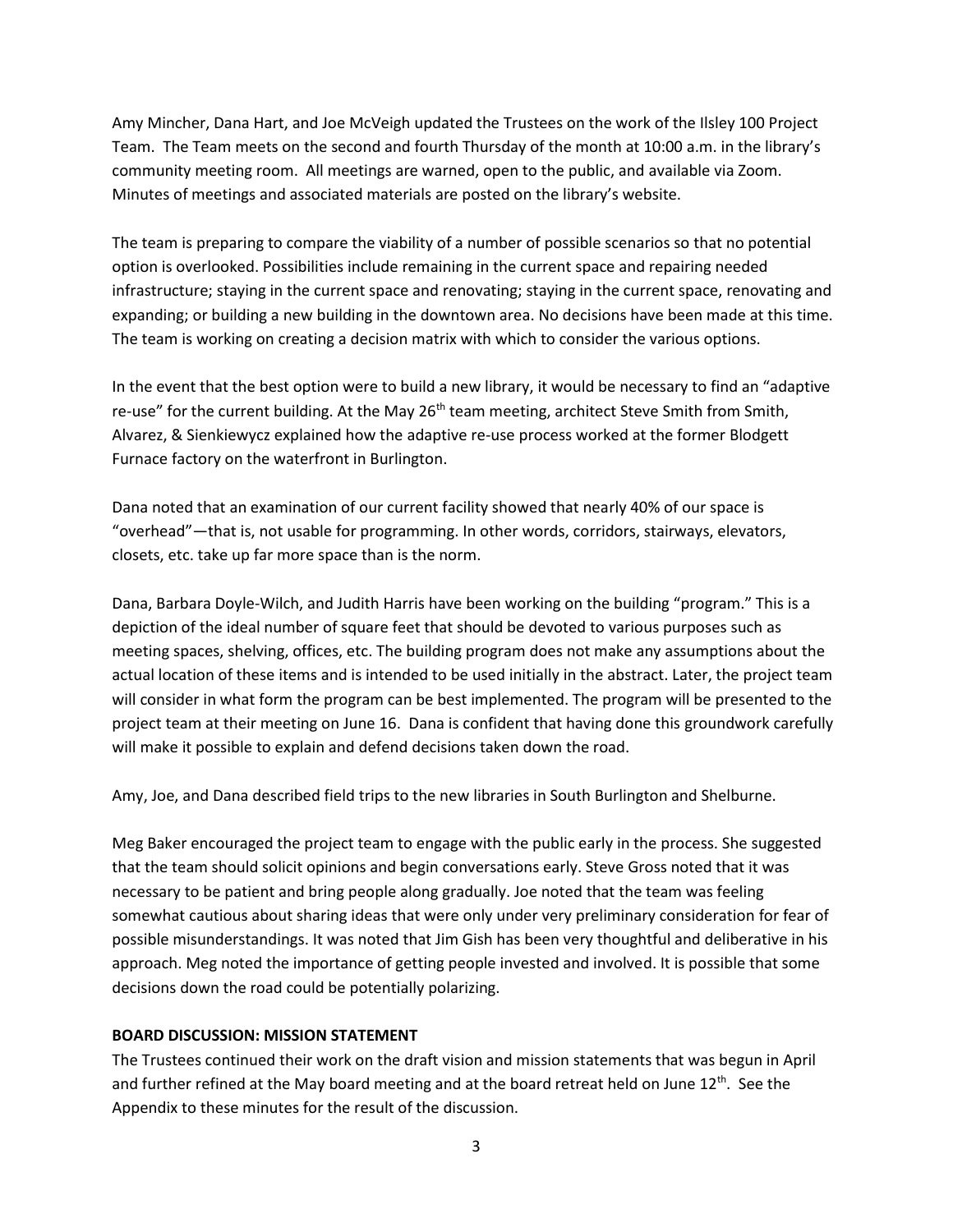There was considerable discussion on the best ways to engage with library users about the vision and mission statements.

The following actions were decided:

- Amy Mincher will share the drafts with the Friends of the Library at their June 14<sup>th</sup> meeting and solicit feedback.
- Dana Hart will share the drafts with library staff at their June 14<sup>th</sup> meeting and solicit feedback.
- Steve Gross will solicit feedback from the MCTV board via email.
- Dana Hart will invite interested patrons to share their views via a link in next month's library newsletter.

The Trustees will consider the feedback and hope to finalize the vision and mission statements at the next regular meeting. Subsequently we will move on to strategic planning.

# **ADJOURN**

President Joe McVeigh adjourned the meeting at 6:30 p.m.

The next regularly scheduled meeting will take place on Monday, July 11th, at 5 p.m. in the Jessica Swift Community Meeting Room and via Zoom.